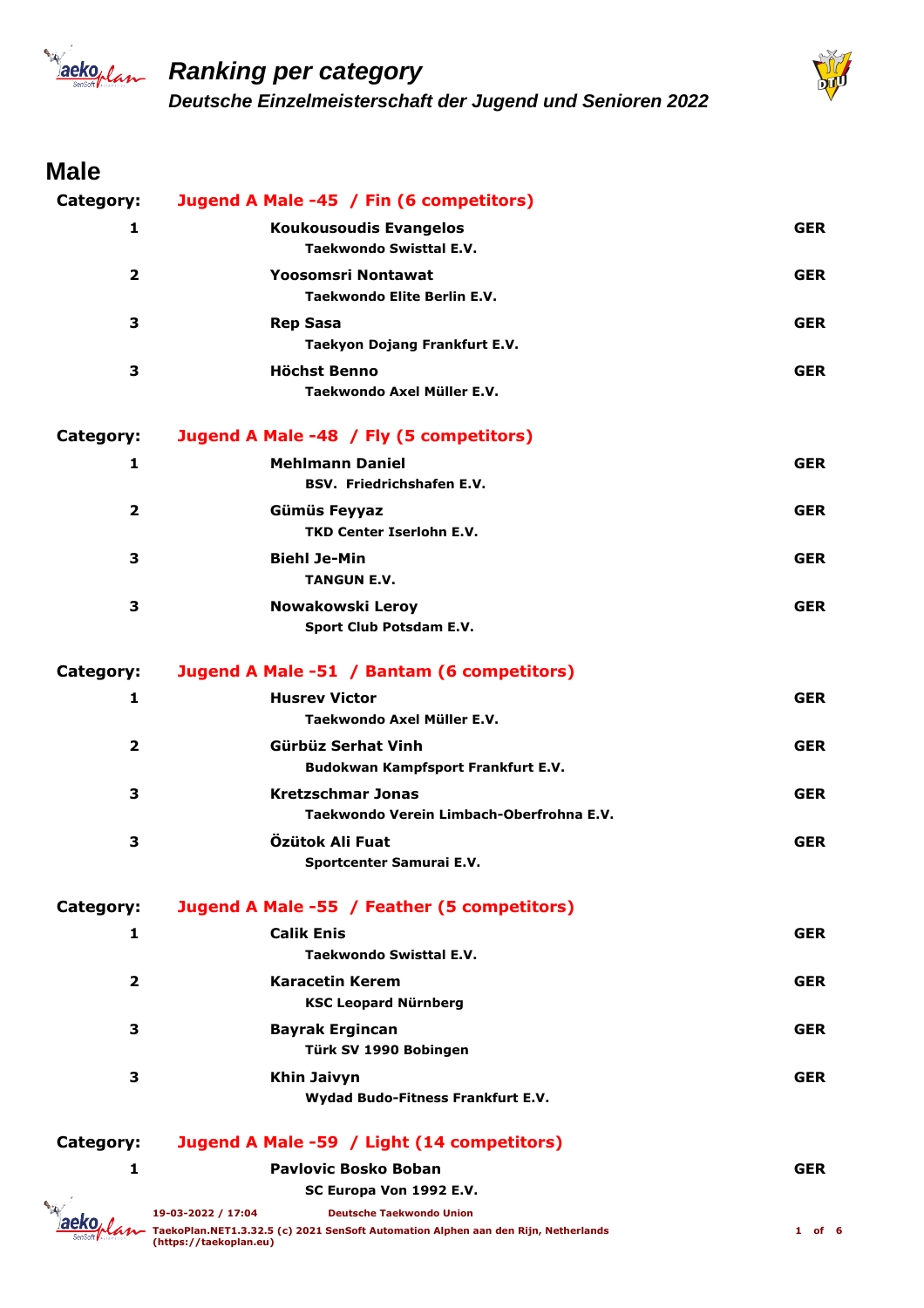



## **Male**

| Category:               | Jugend A Male -59 / Light (14 competitors)                                                                                                                            |            |
|-------------------------|-----------------------------------------------------------------------------------------------------------------------------------------------------------------------|------------|
| $\overline{2}$          | <b>Muntaniol Daniel</b>                                                                                                                                               | <b>GER</b> |
|                         | <b>TKD Varol E.V. Neu-Ulm</b>                                                                                                                                         |            |
| 3                       | <b>Bilgin Efe</b><br><b>KSC Leopard Nürnberg</b>                                                                                                                      | <b>GER</b> |
| 3                       | <b>Gottschalk Christopher</b><br><b>Taekwondo Swisttal E.V.</b>                                                                                                       | <b>GER</b> |
| Category:               | Jugend A Male -63 / Welter (11 competitors)                                                                                                                           |            |
| 1                       | <b>Cavusman Emre</b><br>DJK SV Lowick 1930 E.V. Abt. Taekwondo                                                                                                        | <b>GER</b> |
| $\overline{2}$          | Kaplan Atila<br><b>TKD Center Stuttgart E.V.</b>                                                                                                                      | <b>GER</b> |
| 3                       | <b>Bäuerle Fabio</b><br>Taekwondo Lebach E.V.                                                                                                                         | <b>GER</b> |
| 3                       | <b>Maier Florian Andreas</b><br>SV Raisting 1924                                                                                                                      | <b>GER</b> |
| Category:               | Jugend A Male -68 / Light Middle (15 competitors)                                                                                                                     |            |
| 1                       | <b>Drosdowski Daniel</b><br>BSV. Friedrichshafen E.V.                                                                                                                 | <b>GER</b> |
| $\overline{\mathbf{2}}$ | Gümüs Kaan<br><b>TKD Center Iserlohn E.V.</b>                                                                                                                         | <b>GER</b> |
| 3                       | <b>Yilmaz Ferhat</b><br><b>TKD Verein Gladbeck E.V.</b>                                                                                                               | <b>GER</b> |
| З                       | <b>Maier Benedikt Sebastian</b><br>SV Raisting 1924                                                                                                                   | <b>GER</b> |
| Category:               | Jugend A Male -73 / Middle (4 competitors)                                                                                                                            |            |
| 1                       | <b>Leschke Johannes</b><br><b>KUMGANG Taekwondo Wismar</b>                                                                                                            | GER        |
| $\overline{2}$          | Klötzel Jan<br><b>K.S.K. E.V.</b>                                                                                                                                     | <b>GER</b> |
| 3                       | <b>Raaf Marvin</b><br>TG Jeong Eui Nettetal E.V.                                                                                                                      | <b>GER</b> |
| 3                       | <b>Malik Maden</b><br><b>TKD Verein Gladbeck E.V.</b>                                                                                                                 | <b>GER</b> |
| Category:               | Jugend A Male -78 / Light Heavy (5 competitors)                                                                                                                       |            |
| 1                       | <b>Hörmann Vincent</b>                                                                                                                                                | <b>GER</b> |
|                         | SV Raisting 1924                                                                                                                                                      |            |
| $\mathbf{2}$            | <b>Spick Maximilian</b>                                                                                                                                               | <b>GER</b> |
|                         | <b>ASV Dachau E.V.</b>                                                                                                                                                |            |
|                         | 19-03-2022 / 17:04<br><b>Deutsche Taekwondo Union</b><br>TaekoPlan.NET1.3.32.5 (c) 2021 SenSoft Automation Alphen aan den Rijn, Netherlands<br>(https://taekoplan.eu) | $2$ of 6   |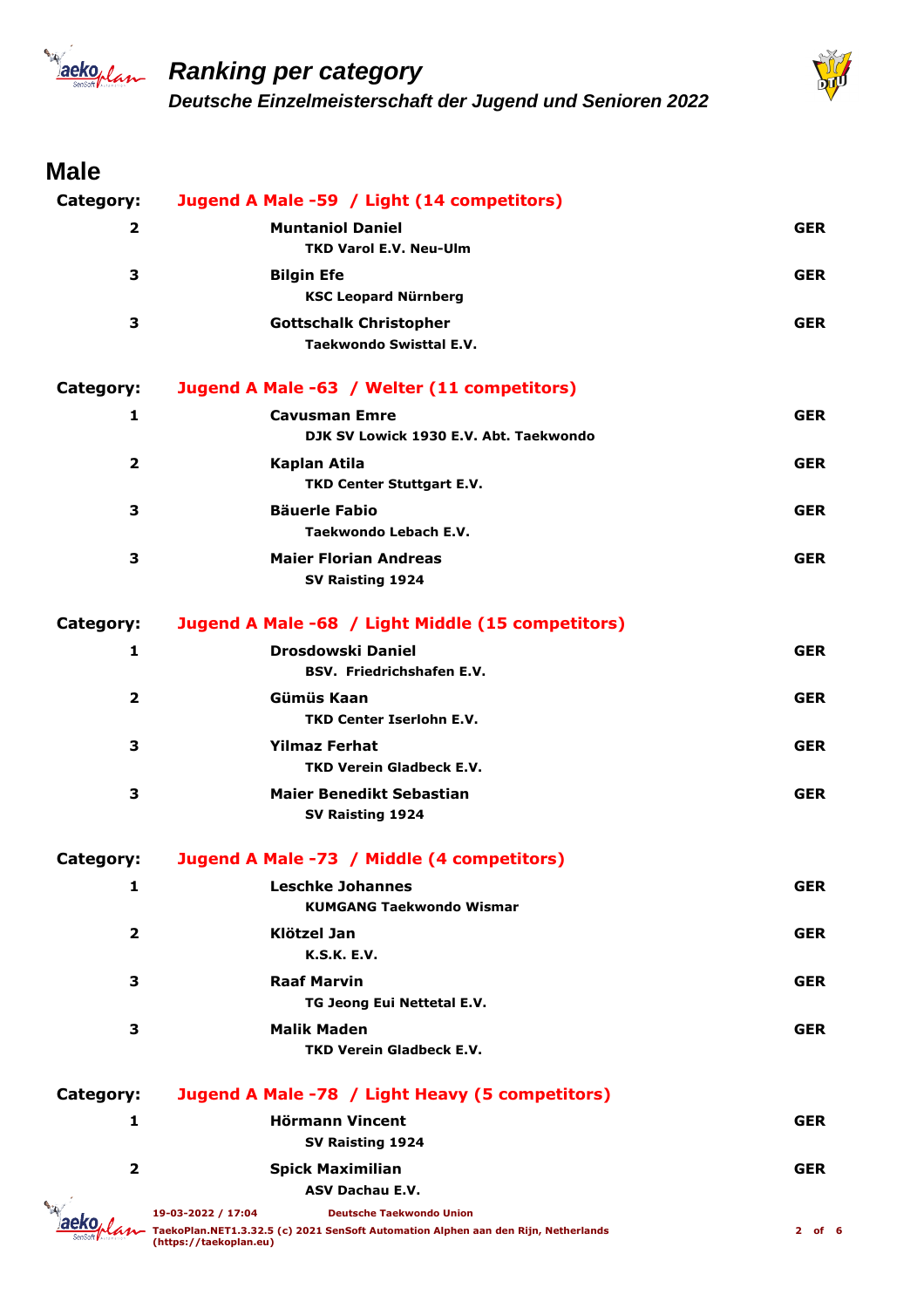



#### **Male**

| Category:      | Jugend A Male -78 / Light Heavy (5 competitors)                          |            |
|----------------|--------------------------------------------------------------------------|------------|
| 3              | Karapinar Kaan<br>TSV 1865 Dachau                                        | <b>GER</b> |
| 3              | <b>Fliaoum Christoforos</b><br>PSV Georgsmarienhütte E.V. Abt. Taekwondo | <b>GER</b> |
| Category:      | Jugend A Male +78 / Heavy (5 competitors)                                |            |
| 1              | Kücüksungur Kerim<br><b>KSC Leopard Nürnberg</b>                         | <b>GER</b> |
| $\overline{2}$ | Yazici Elyesa- Muhammed<br>Sportschule Ertan Rottenburg E.V.             | <b>GER</b> |
| 3              | <b>Kupreev Sergey</b><br>TG Biberach E.V. Abt. TKD                       | <b>GER</b> |
| 3              | <b>Boussanna Anas</b><br>Budosportverein Heusenstamm E.V.                | <b>GER</b> |

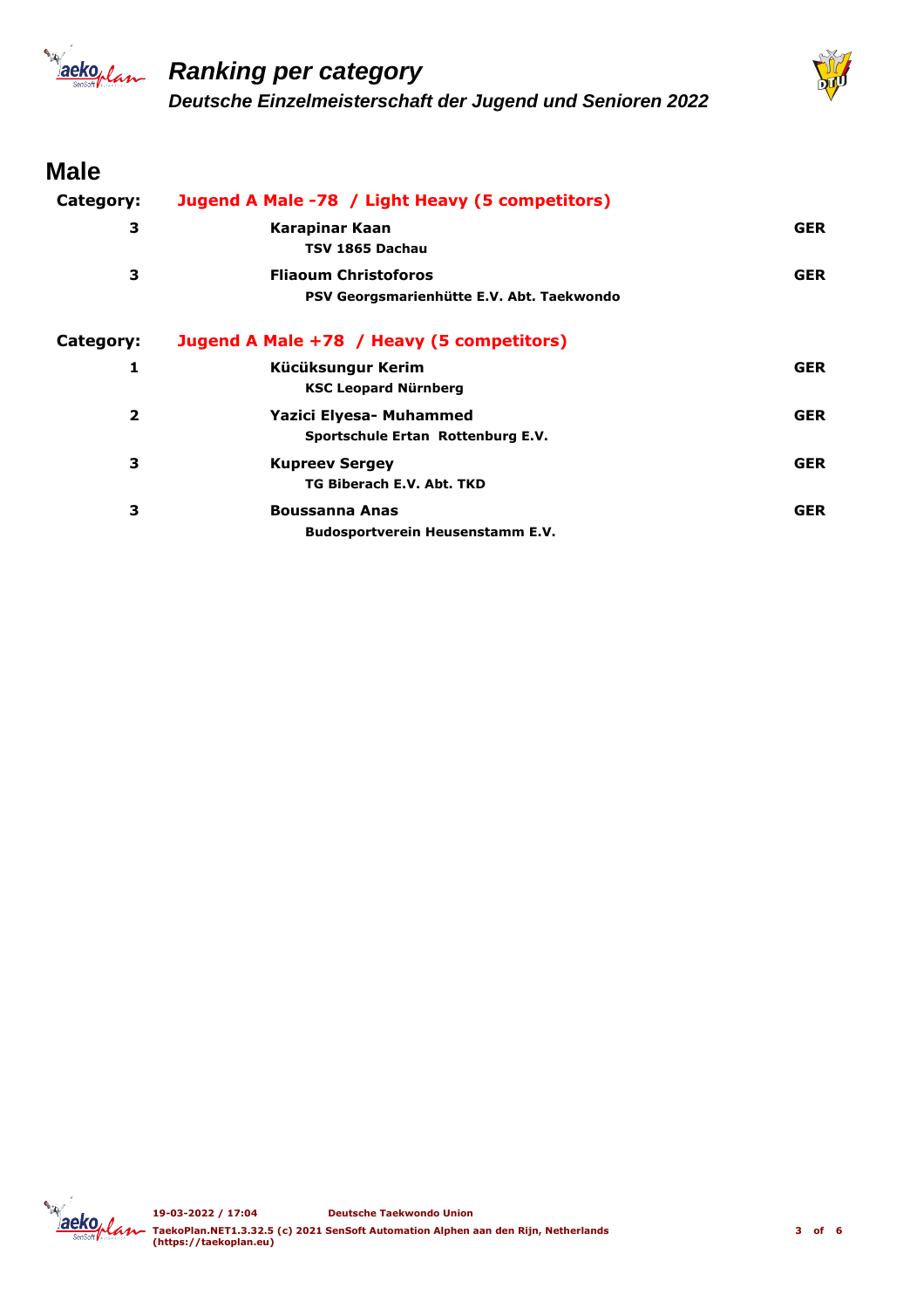



## **Female**

| Category:        | Jugend A Female -42 / Fin (3 competitors)                                                                                                                             |            |
|------------------|-----------------------------------------------------------------------------------------------------------------------------------------------------------------------|------------|
| 1                | <b>Rommel Johanna</b><br><b>BSV. Friedrichshafen E.V.</b>                                                                                                             | <b>GER</b> |
| $\overline{2}$   | Massomi Zahra<br><b>Taekwondo Cappel E.V.</b>                                                                                                                         | <b>GER</b> |
| 3                | Karopka Emma Novelie<br>Moo Rim San E.V.                                                                                                                              | <b>GER</b> |
| Category:        | Jugend A Female -44 / Fly (5 competitors)                                                                                                                             |            |
| 1                | <b>Karaoglan Medine</b><br>Taekwondo-Club Solingen E.V.                                                                                                               | <b>GER</b> |
| $\overline{2}$   | <b>Arayan Nur</b><br><b>KSC Leopard Nürnberg</b>                                                                                                                      | <b>GER</b> |
| 3                | <b>Klumb Zoe</b><br><b>Taekwondo Club Ingelheim</b>                                                                                                                   | <b>GER</b> |
| 3                | Schwarz Uljana<br><b>Taekwondo Club Ingelheim</b>                                                                                                                     | <b>GER</b> |
| <b>Category:</b> | Jugend A Female -46 / Bantam (6 competitors)                                                                                                                          |            |
| 1                | <b>Yavuz Suheda</b><br><b>TKD Verein Gladbeck E.V.</b>                                                                                                                | <b>GER</b> |
| $\mathbf{2}$     | <b>Kodaman Helin</b><br>Taekwondo Kum-Gang E.V.                                                                                                                       | <b>GER</b> |
| 3                | <b>Yanna Doreane</b><br>TKD Özer                                                                                                                                      | <b>GER</b> |
| 3                | Gürel Irem Elvida<br><b>TC Donau-Lech-Iller</b>                                                                                                                       | <b>GER</b> |
| Category:        | Jugend A Female -49 / Feather (8 competitors)                                                                                                                         |            |
| 1                | <b>Aydemir Nurselin</b><br>Taekwondo-Club Solingen E.V.                                                                                                               | <b>GER</b> |
| $\overline{2}$   | <b>Mayer Leonie</b><br><b>TKD Altmannstein</b>                                                                                                                        | <b>GER</b> |
| 3                | <b>Durgun Dilan</b><br>Songokus Taekwondo E.V.                                                                                                                        | <b>GER</b> |
| 3                | <b>Tosun Melisa</b><br>Taekwondo Trainingszentrum Mittelbaden E.V.                                                                                                    | <b>GER</b> |
| <b>Category:</b> | Jugend A Female -52 / Light (11 competitors)                                                                                                                          |            |
| 1                | <b>Sosna Ashley</b><br>Taekwondo Sportschule Wuppertal                                                                                                                | <b>GER</b> |
| $\overline{2}$   | Asimi Adiba<br>TSV 1865 Dachau                                                                                                                                        | <b>GER</b> |
|                  | 19-03-2022 / 17:04<br><b>Deutsche Taekwondo Union</b><br>TaekoPlan.NET1.3.32.5 (c) 2021 SenSoft Automation Alphen aan den Rijn, Netherlands<br>(https://taekoplan.eu) | 4 of 6     |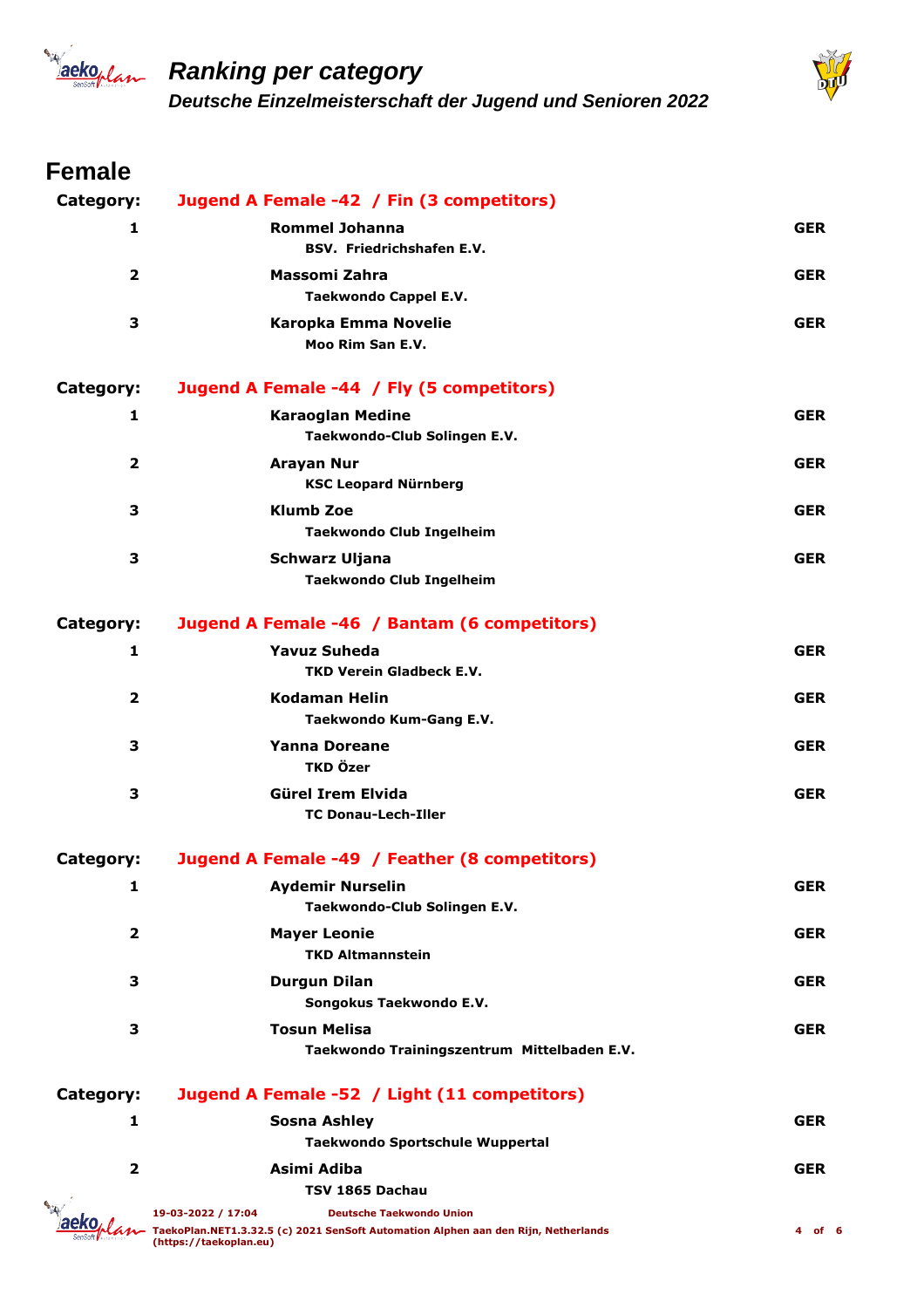



#### **Female**

| Category:      | Jugend A Female -52 / Light (11 competitors)                                                                 |            |
|----------------|--------------------------------------------------------------------------------------------------------------|------------|
| 3              | <b>Francke Merle Elise</b>                                                                                   | <b>GER</b> |
|                | Sport Club Potsdam E.V.                                                                                      |            |
| 3              | <b>Hittmann Mika</b>                                                                                         | <b>GER</b> |
|                | SV DJK Kolbermoor E.V.                                                                                       |            |
| Category:      | Jugend A Female -55 / Welter (10 competitors)                                                                |            |
| 1              | <b>Pfaff Marbele</b>                                                                                         | <b>GER</b> |
|                | Zwönitzer HSV 1928 E.V. - Abteilung Taekwondo                                                                |            |
| $\overline{2}$ | Skorupa Svenja                                                                                               | <b>GER</b> |
|                | Taekwondo Lebach E.V.                                                                                        |            |
| 3              | <b>Schleußinger Inga</b>                                                                                     | <b>GER</b> |
|                | Vfl Lintorf E.V. Abt. Taekwondo                                                                              |            |
| 3              | <b>Markovic Tamara</b>                                                                                       | <b>GER</b> |
|                | TKD Center Stuttgart E.V.                                                                                    |            |
| Category:      | Jugend A Female -59 / Light Middle (5 competitors)                                                           |            |
| 1              | <b>Bangura Aisha</b>                                                                                         | <b>GER</b> |
|                | SC Europa Von 1992 E.V.                                                                                      |            |
| $\overline{2}$ | <b>Dumke Lea</b>                                                                                             | <b>GER</b> |
|                | SC Europa Von 1992 E.V.                                                                                      |            |
| 3              | <b>Becker Nele</b>                                                                                           | <b>GER</b> |
|                | Sport Club Potsdam E.V.                                                                                      |            |
| 3              | <b>Colakovic Hasiba</b>                                                                                      | <b>GER</b> |
|                | Tus Belecke 1899/1945 E.V.                                                                                   |            |
| Category:      | Jugend A Female -63 / Middle (6 competitors)                                                                 |            |
| 1              | <b>Rezaie Roja</b>                                                                                           | <b>GER</b> |
|                | TKD Özer                                                                                                     |            |
| 2              | El Bojaddayni Raouda                                                                                         | <b>GER</b> |
|                | Wydad Budo-Fitness Frankfurt E.V.                                                                            |            |
| 3              | <b>Hartmann Elisa</b>                                                                                        | <b>GER</b> |
|                | DJK SV Mauritz 1906 E.V.                                                                                     |            |
| 3              | <b>Hartmann Mariana</b>                                                                                      | <b>GER</b> |
|                | DJK SV Mauritz 1906 E.V.                                                                                     |            |
| Category:      | Jugend A Female -68 / Light Heavy (7 competitors)                                                            |            |
| 1              | <b>Zimmerling Julika</b>                                                                                     | <b>GER</b> |
|                | Taekwondo Swisttal E.V.                                                                                      |            |
| $\overline{2}$ | Hüsch Angelina                                                                                               | <b>GER</b> |
|                | Taekwondo Axel Müller E.V.                                                                                   |            |
| 3              | Türkoglu Zeynep                                                                                              | <b>GER</b> |
|                | Türk SV 1990 Bobingen                                                                                        |            |
|                | 19-03-2022 / 17:04<br><b>Deutsche Taekwondo Union</b>                                                        |            |
|                | TaekoPlan.NET1.3.32.5 (c) 2021 SenSoft Automation Alphen aan den Rijn, Netherlands<br>(https://taekoplan.eu) | 5 of 6     |